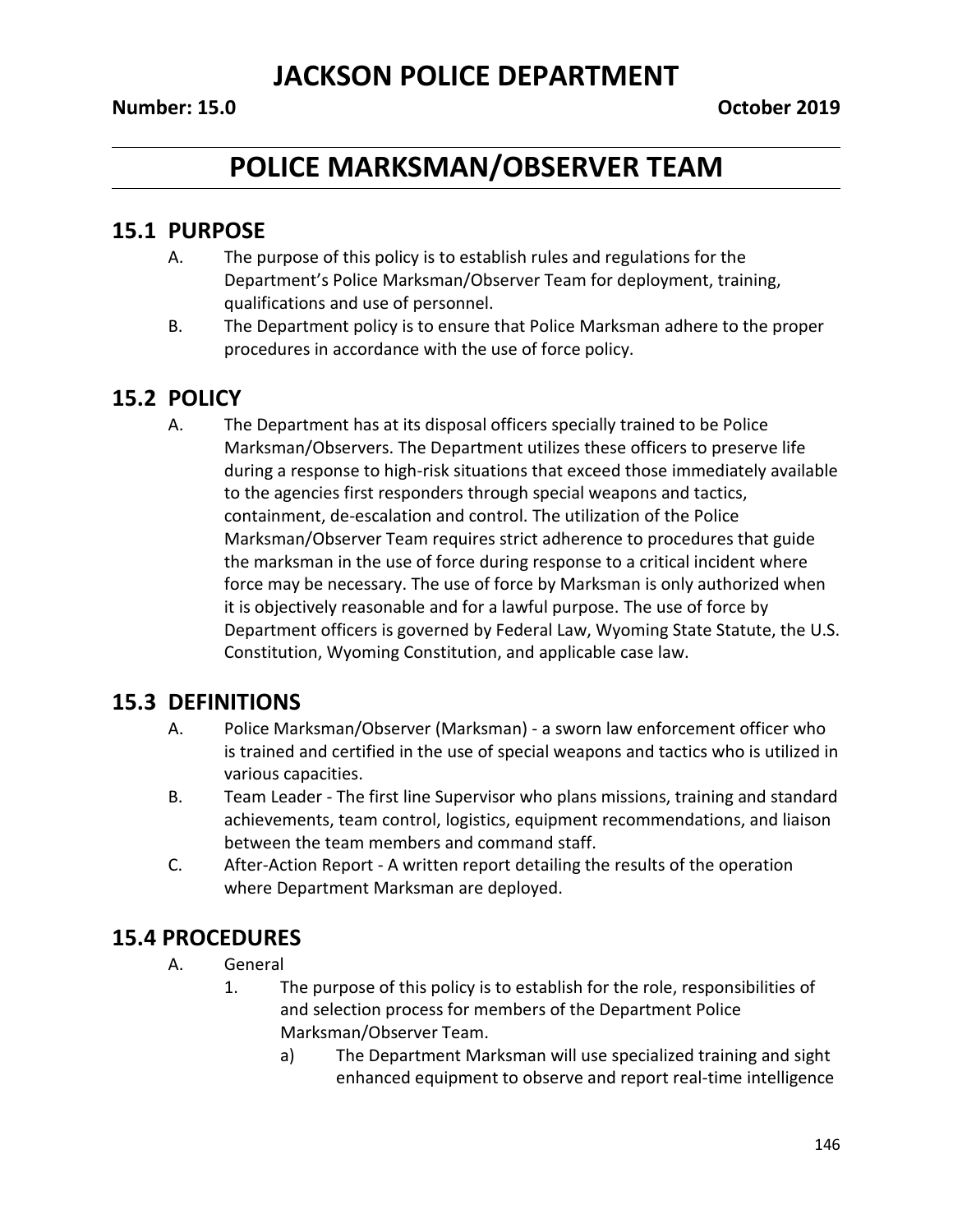## **POLICE MARKSMAN/OBSERVER TEAM**

to the appropriate level of command when deployed on an incident.

- b) The Department Marksman will provide protective over-watch to emergency personnel, civilians, and/or hostages during critical incidents by bringing precision rifle fire against designated human targets, with the intent to immediately neutralize or suppress the dangers and life threatening actions of those designated targets.
- B. Rules of Engagement
	- 1. The Police Marksman will be authorized to use deadly force in the following circumstances:
		- a) To defend himself or others from what he reasonable believes is the imminent use of deadly force.
		- b) To prevent the escape of a suspect from a critical incident's containment perimeter, if the Marksman reasonably believes such suspect's escape would seriously endanger human life or subject the public to the risk of great bodily harm.
- C. Command Authority
	- 1. It is a fact that tactical situations are fluid and ever evolving and subject to rapid change. A command officer may be forced to order a Marksman to use deadly force when the Marksman does not have personal knowledge of the imminent use of deadly force by a suspect and that all other options to immediately neutralize or suppress the dangerous and life threatening actions of a suspect have been precluded.
	- 2. The collective knowledge doctrine holds that, given the time and ability, the Marksman would draw the same conclusions as the command officer regarding the need to employ deadly force against a suspect knowing the totality of the circumstances. The command officer has the collective intelligence and makes the decision to employ deadly force against a suspect. The command officer issuing such an order will:
		- a) Issue the command in clear, plain language.
		- b) Will confirm with the Marksman that the target has been positively identified and the Marksman is in a position to engage the intended target.
		- c) Will include in his order a provision to abort the command to employ deadly force should the tactical situation warrant such a change.
- D. Tactical Disarmament
	- 1. Members of the Department Marksman Team will not engage in tactical disarmament or the intentional attempt to disarm suspects by shooting weapons from the hands of suspects.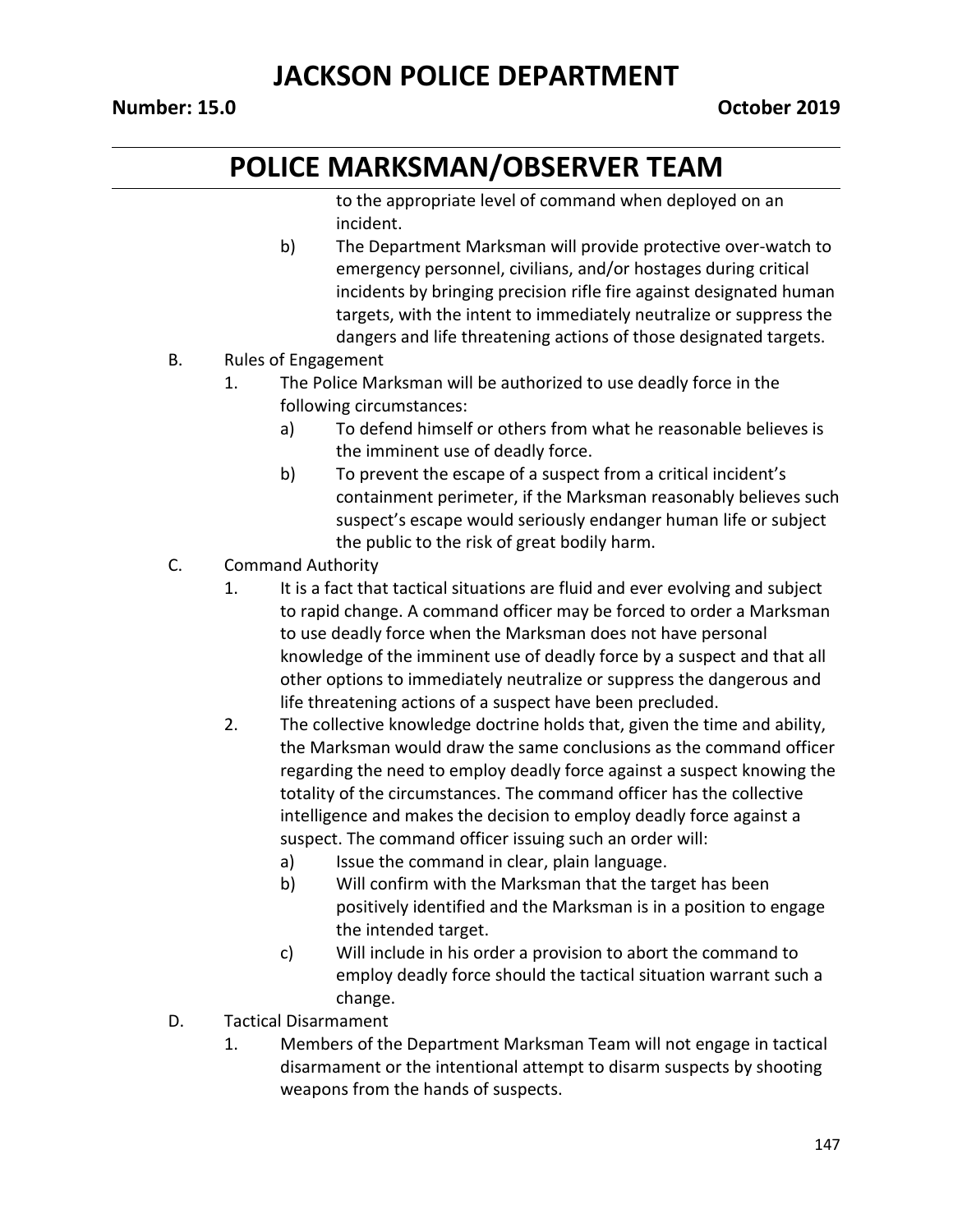## **POLICE MARKSMAN/OBSERVER TEAM**

#### E. Target Identification

- 1. When identifying pre-designated targets, Marksman will rely upon permanent facial features of a suspect when making any such identification.
- F. Call out and Deployment of Department Police Marksman
	- 1. Police Marksman should be called out by a Supervisor when there is any critical incident where there is protracted threat to human life where Marksman capabilities may have a positive outcome on the results.
	- 2. Whenever staffing and the critical incident allows, Operational Marksman will be deployed in two man Marksman/Observer teams.
	- 3. In such situations, the role of Marksman and Observer will be interchangeable. When fatigue becomes a factor, the Marksman and Observer will alternate their respective roles.
- G. Selection of Personnel
	- 1. The selection and training of personnel is the single most important aspect in forming the Marksman team. The following are criteria that will be used as a basis in the selection process. The Chief of Police, Operations Lieutenant, or Police Marksman Team Leader may expand these standards.
	- 2. Police Marksman personnel must:
		- a) Be a member in good standing.
		- b) Volunteer for the team.
		- c) Be in good medical condition.
		- d) Be emotionally mature and stable.
		- e) Have demonstrated an above average proficiency with firearms and marksmanship.
		- f) Have at least two years minimum experience in a solo assignment post field training.
		- g) Do not have a record of excessive illness or tardiness.
		- h) Must agree to serve a minimum of three years after selection unless removed from the team for cause.
	- 3. Selection Criteria
		- a) For those applicants who meet the above criteria, the Team Leader or his designee will:
			- i) Review the applicant's personnel folder
			- ii) Interview the applicant
			- iii) Seek input from active Marksman Team personnel
		- b) Selected candidate will join the team in a probationary status.